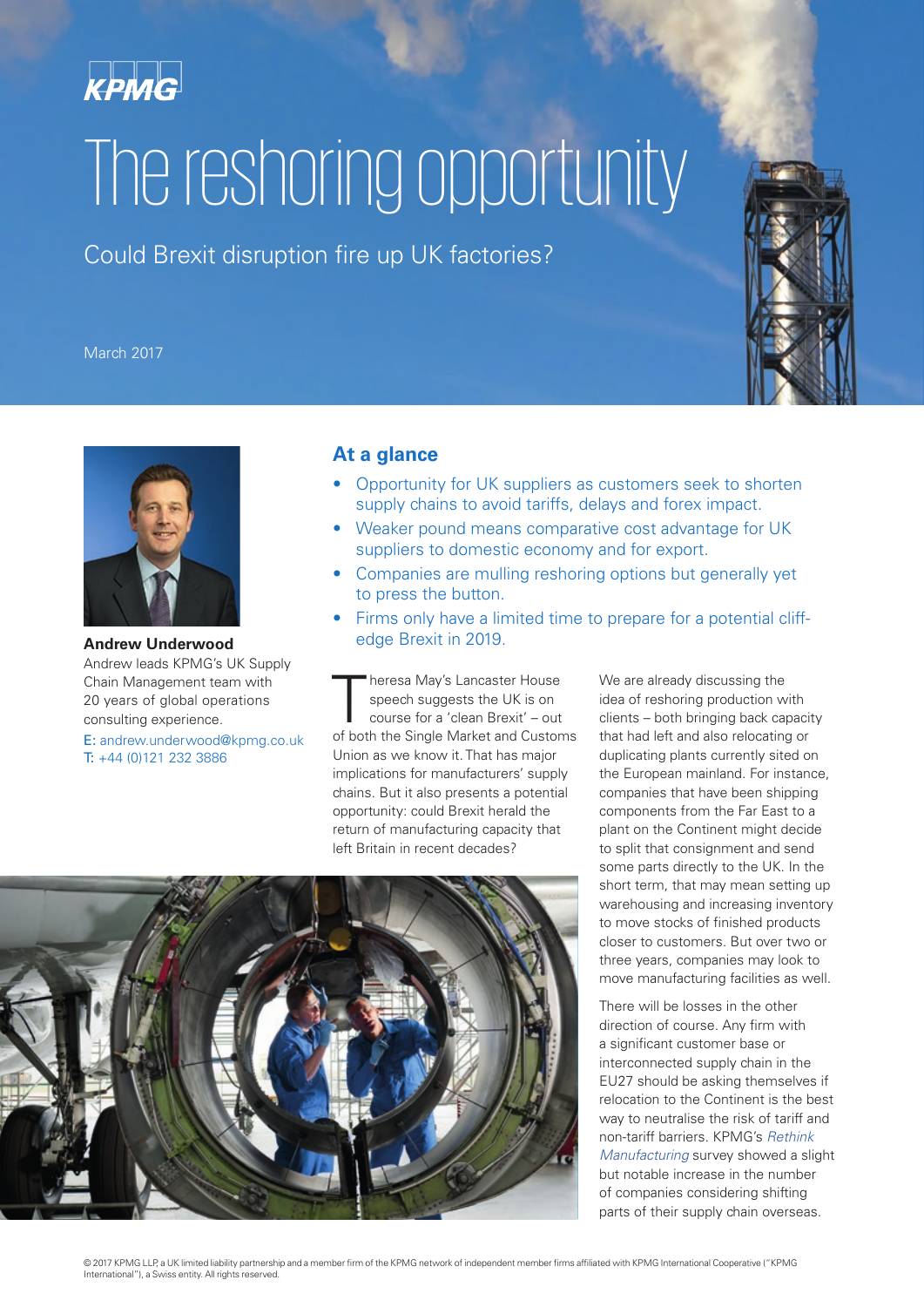### **Fast fashion**

One industry that had already understood the benefits of a UKcentric supply chain is clothing.

Fast fashion label Boohoo now manufactures more than half its clothes in Britain and looks for suppliers nearby to accelerate speed to market<sup>1</sup>. Meanwhile Asos has said it expects to double UK production in the next three to four years from 4% today. The online retailer has warned however that hopes of a large-scale return of textile production in the UK were wide of the mark given the UK's cost base and questions over infrastructure and skills in the industry here<sup>2</sup>.



That might seem counter-intuitive at a time when the weaker pound is encouraging greater investment into the UK, but businesses have to plan for the possibility that the UK exits the Customs Union without an EU-UK Free Trade Agreement by March 2019.

Others will use Brexit as a trigger to assess operations more broadly. A third of industrial manufacturers are considering relocating aspects of their plant or operations to another country, the survey found, to boost productivity or reduce costs.

So we need to be realistic. Initiatives such as the UK Government's industrial strategy are important, but will never bring back historical levels of mass manufacturing or allow us to suddenly compete with, say, Vietnam in the volume shoe making business.

#### **Just in time**

Yet despite signs of further leakage abroad, I am a growing advocate for companies considering the reshoring option.

For example, one strategy for companies with a global footprint is to go with the prevailing forex and

tariff winds rather than fight them. That means moving UK production of European-bound goods to Europe, but then using the (now-spare) UK capacity to manufacture for the local market and wider global market too (taking advantage of the UK's relative cost-efficiency in US dollar terms).

For companies supplying the vast majority of businesses that will remain in the UK, maintaining – or reshoring – production in the UK should become increasingly attractive for customers. Why? Because manufacturers and other businesses have grown used to responsive and secure supply chains stretching across the Continent.

They will now be seeking to create a far shorter supply chain, given the cost and complication that tariffs and non-tariff barriers might bring. The car industry shows just how big a prize is out there: currently as much as 50% of the value of parts going into a Britishbuilt car are imported from the EU, according to a report from KPMG and the Society for Motor Manufacturers and Traders<sup>3</sup>. I would wager the proportion of EU-sourced components will be a lot lower in a decade's time.

"Initiatives such as the UK Government's industrial strategy are important, but will never bring back historical levels of mass manufacturing."

#### **Gaining currency**

And then there is the weaker pound. The currency's 16% fall against the dollar since the referendum may have raised input costs, but for those who can localise production and then export abroad there is an opportunity to increase both margins and export volumes, as recent manufacturing data has borne out<sup>4</sup>. Furthermore, some UK subsidiaries of foreign companies can hedge their sterling exposure by continuing to import euro-denominated goods but then invoicing British customers for those goods in euros.

Some of the issues at play in the reshoring decision are neatly captured by a sector like food processing.

On the one hand, I can see a clear opportunity: the UK exports a huge amount of raw ingredients to the EU which then return as finished items and in total runs a 'food trade gap' of over £20 billion<sup>5</sup>. The lower cost of UK production on a global basis, plus the clear brand value of 'Made in Britain', are all encouragements.

Yet set against that are a number of risks.

First, companies need to see Brexit in a broader, global context, not least in the United States where the Trump Administration may attempt to bolster US manufacturing by weakening the attractiveness of foreign-based operations. Could we be entering